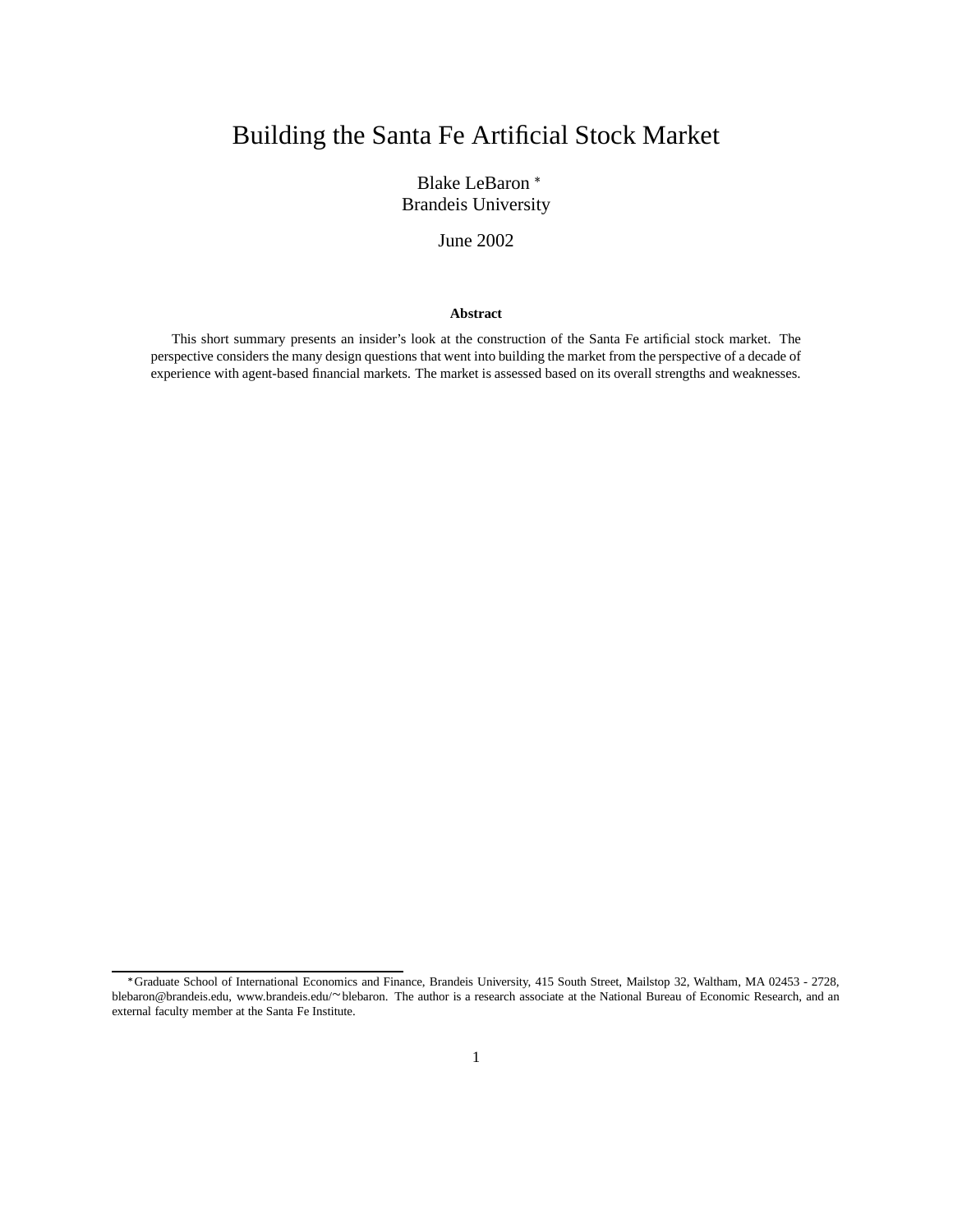# **1 Introduction**

Most social systems involve complex interactions among many individuals. Much of economics hopes both to greatly simplify human behavior, and to do it in such a way that aggregate macro features can be easily characterized. The success of this traditional approach to describe human behavior has only had mixed success. One area where questions remain is finance where many empirical features are troubling for existing theories. Several of the foundations of the field are in a state of disarray, and new, radically different theories are appearing.<sup>1</sup>

One of the directions that researchers have been taking is the use of agent-based financial markets. These "bottomup" models of financial markets start from first principals of agent behavior. Using either computational, or more sophisticated mathematical tools they are able to describe macro features emerging from a soup of individual interacting strategies. Since the early 1990's I've been involved with one of the first agent-based financial market platforms, The Santa Fe Artificial Stock Market. Now, with nearly a decade of experience in looking at financial markets from an agent-based perspective, I would like to turn my attention back to the SFI market. I will explore some of the market's early history, and the debates and design questions that went into its development. From a modern perspective there is still much to like about what the SFI market was trying to do. However, there are also things that I believe make it a less than perfect tool for modern research on financial markets.

Much of my market design philosophy stems from a desire to understand the impact of agent interactions and group learning dynamics in a financial setting. While agent-based markets have many goals, I see their first scientific use as a tool for understanding the dynamics in relatively traditional economic models. It is these models for which economists often invoke the heroic assumption of convergence to rational expectations equilibrium where agents' beliefs and behavior have converged to a self-consistent world view. Obviously, this would be a nice place to get to, but the dynamics of this journey are rarely spelled out. Given that financial markets appear to thrive on diverse opinions and behavior, a first level test of rational expectations from a heterogeneous learning perspective was always needed.<sup>2</sup>

For this reason I have often used traditional economic models which have well defined homogeneous equilibria as the core for model building. This certainly isn't necessary for an agent-based approach, but I think at this stage a deeper understanding of dynamics around well studied equilibria is essential. The existence of an equilibrium benchmark also provides an important test case for many of the computational learning tools in use. If for some cases they can actually learn convergence to an equilibrium then their abilities to perform purposeful search through the sets of rules are give

<sup>&</sup>lt;sup>1</sup>See Heaton & Korajczyk (2002) along with articles in that volume for an introduction to behavioral finance issues. A very nice summary of the field is Shefrin (2000). Much of this work is still subject to controversy as shown by Rubenstein (2001).

<sup>&</sup>lt;sup>2</sup>See for Sargent (1993) for further thoughts on the importance of learning rational expectations. Also, Board (1994) provides some important incites into the theoretical computability of equilibria.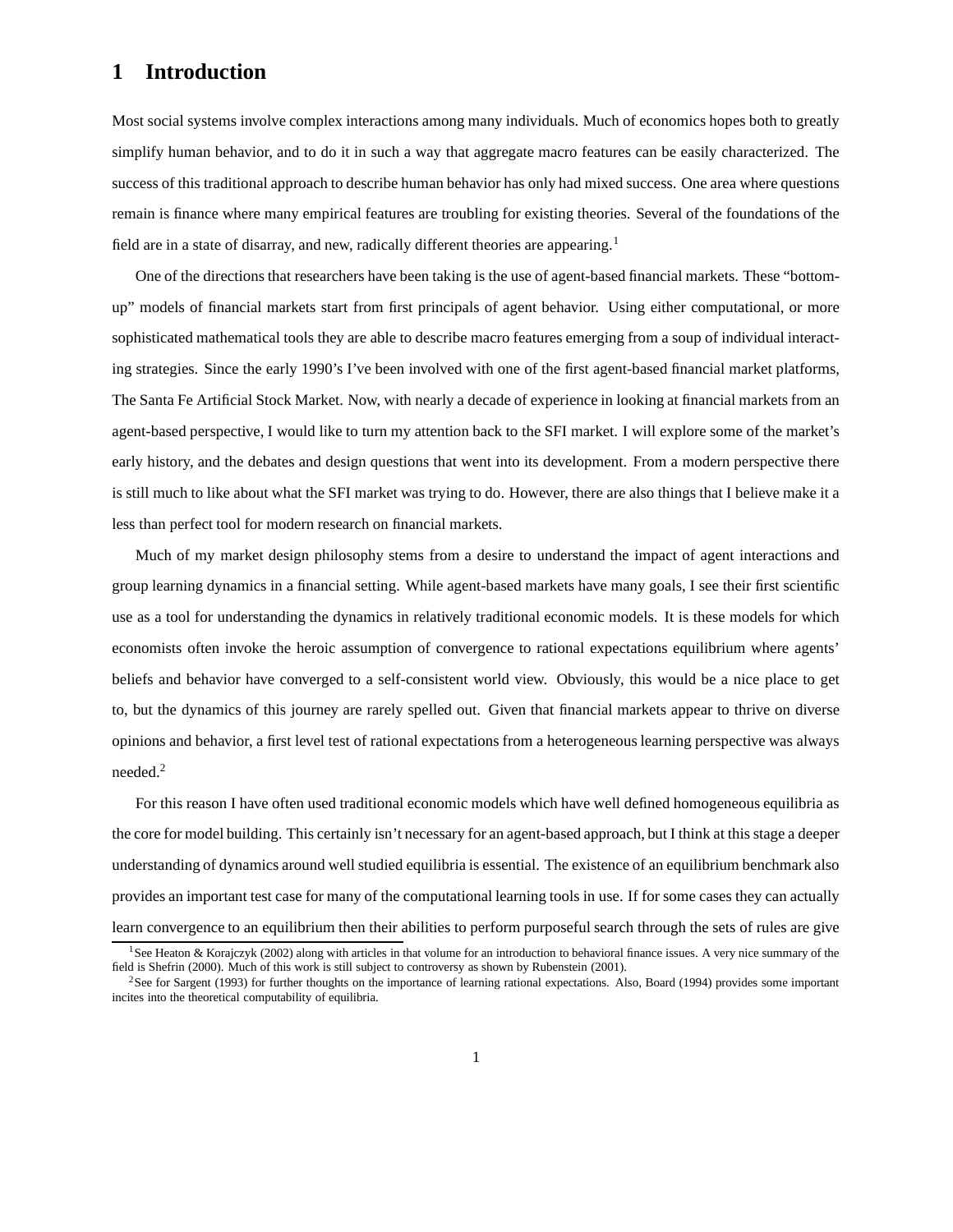greater credibility.

Beyond learning about the dynamics of certain types of markets subject to multi-agent learning, agent-based approaches have also replicated many empirical features. Although calibration exercises are still in an early stage of developement, they are a promising and important route for validation.

This paper decribes the Santa Fe Artificial Stock market from the perspective of one of the builders. Section two covers some of the early history of agent-based financial markets. Section three describes an early version of the SFI market. Section four describes the SFI market setup, and provides some perspective on many of the design questions. Section five briefly summarizes the results. Section six describes a new market model structure, and section seven summarizes and gives some ideas for the future of agent-based financial modeling.

### **2 Early Markets**

Although one of the most sophisticated of early agent-based markets, the SFI market was not the first. There were several early simulations that tried to look the impact of random behaving agents on various market structures as in Cohen, Maier, Schwartz & Whitcomb (1983). Another early market looked the interactions of specific trading strategies (Kim & Markowitz 1989). Some of the more interesting early markets were concerned with the dynamics of foreign exchange as in Frankel & Froot (1988) and De Grauwe, Dewachter & Embrechts (1993). These follow much of the later literature in being concerned with the interaction of potentially destabilizing trend following strategies and their interactions with others. The SFI artificial market very much follows in the path of these early markets.

There were also several contemporaries to the SFI market which rightfully continue to draw much attention. Among these are the interactions models of Lux (1997), Kirman (1991), and Chiarella (1992) which provide relatively simple tractable dynamic frameworks for agent interactions. Rieck (1994) is also a early market with coevolving trading strategies as in the SFI market framework. Levy, Levy & Solomon (1994) is another early market example which introduced constant relative risk aversion preferences along with varying agent memory lengths.<sup>3</sup> Finally, the market of Beltratti & Margarita (1992) introduced trading strategies based on neural networks, and differing levels of agent sophistication. For further references to other agent-based financial markets see (LeBaron 2001*a*, LeBaron 2000*a*).

 $3$ This market is covered in extensive detail in Levy, Levy & Solomon (2000).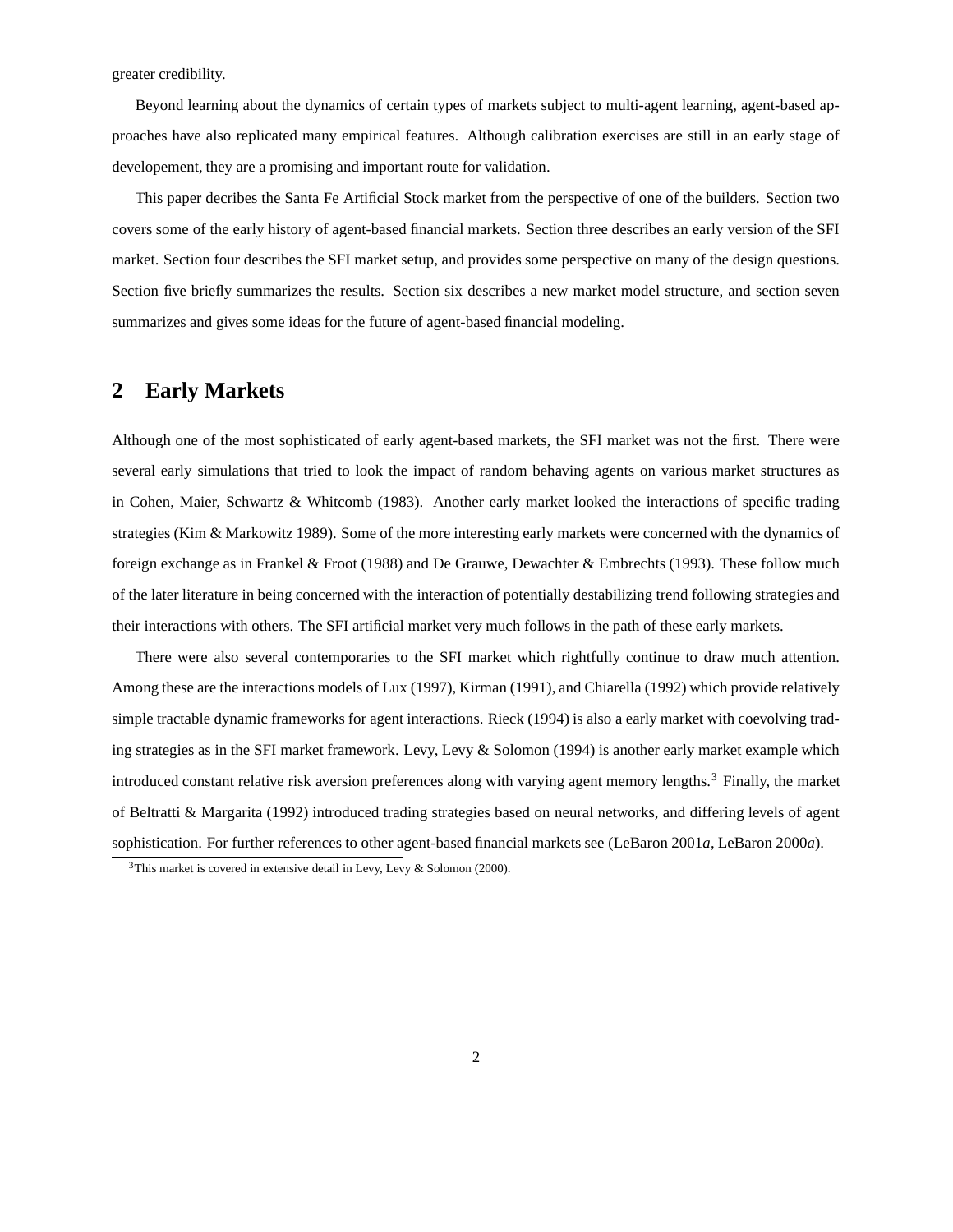### **3 SFI Market Early History**

The SFI market was born in discussions at the Santa Fe Institute in the late 1980's and early 1990's. It originated as a desire of Brian Arthur and John Holland to build a financial market with an ecology of trading strategies. Successful strategies would persist and replicate, and weak strategies would go away, creating potential niches for the entry of new strategies. The market was to be a continually coevolving soup of strategies. At the foundation of this was a desire to not preload much into the system, and to let evolution do most of the work. In its purist rendition the strategies and macro features would all be emergent. The project would also be able to make use of John Holland's important tools for modeling learning, the genetic algorithm, and classifier system. This early team was quickly augmented with Richard Palmer (a physicist) and Paul Tayler (a computer scientist).

There is actually a kind of first generation SFI market which was ready and operating in the late 1980's and early 1990's. This was eventually published in 1994 in Palmer, Arthur, Holland, LeBaron & Tayler (1994). This was a simpler, but less economically oriented market of trading dynamics than the eventual SFI market. Rules simply mapped states of the world into buy or sell decisions. The market operated in the following fashion. A price was announced by a market maker to all the traders. Agents found a matching rule for the current market conditions, and came to the market with an order to buy or sell 1 share of stock. Most of the time this market was out of equilibrium with either more buyers or sellers. The smaller of these two sets would get satisfied while the other would get rationed. For example if there were 100 buyers  $(B_t)$  and 50 sellers  $(S_t)$ , the sellers would all be able to sell 1 share, and the buyers would get only 1/2 share. The price would then be adjusted to reflect either the excess demand or supply.

$$
p_{t+1} = p_t + \lambda (B_t - S_t) \tag{1}
$$

I have commented previously on some of the problems with this pricing mechanism<sup>4</sup>, but it is important to repeat them here. The first problem is that the results were very sensitive to  $\lambda$ . Setting  $\lambda$  too low generated long persistent trends during which the market stayed in excess demand or supply. Setting  $\lambda$  too high yielded markets in which the price overreacted, and the market thrashed back and forth from excess supply to excess demand.<sup>5</sup> The second problem was that rules were reinforcing based on buying and selling behavior that wasn't getting filled. Since every period some set of traders left the market with their orders unfilled this was an important consideration. However, adjusting fitness functions for expected trade amounts would be a difficult task. The early market was still capable of being run,

<sup>4</sup> (LeBaron 2001*a*).

 $5\lambda$  is essentially a measure of market depth, or the ease with which traders find others to trade with at a given price. It makes sense that this should be an endogenous feature of the market. Recently, LeBaron (2001*d*) shows that sudden reductions in depth are related to market instabilities in an agent-based market.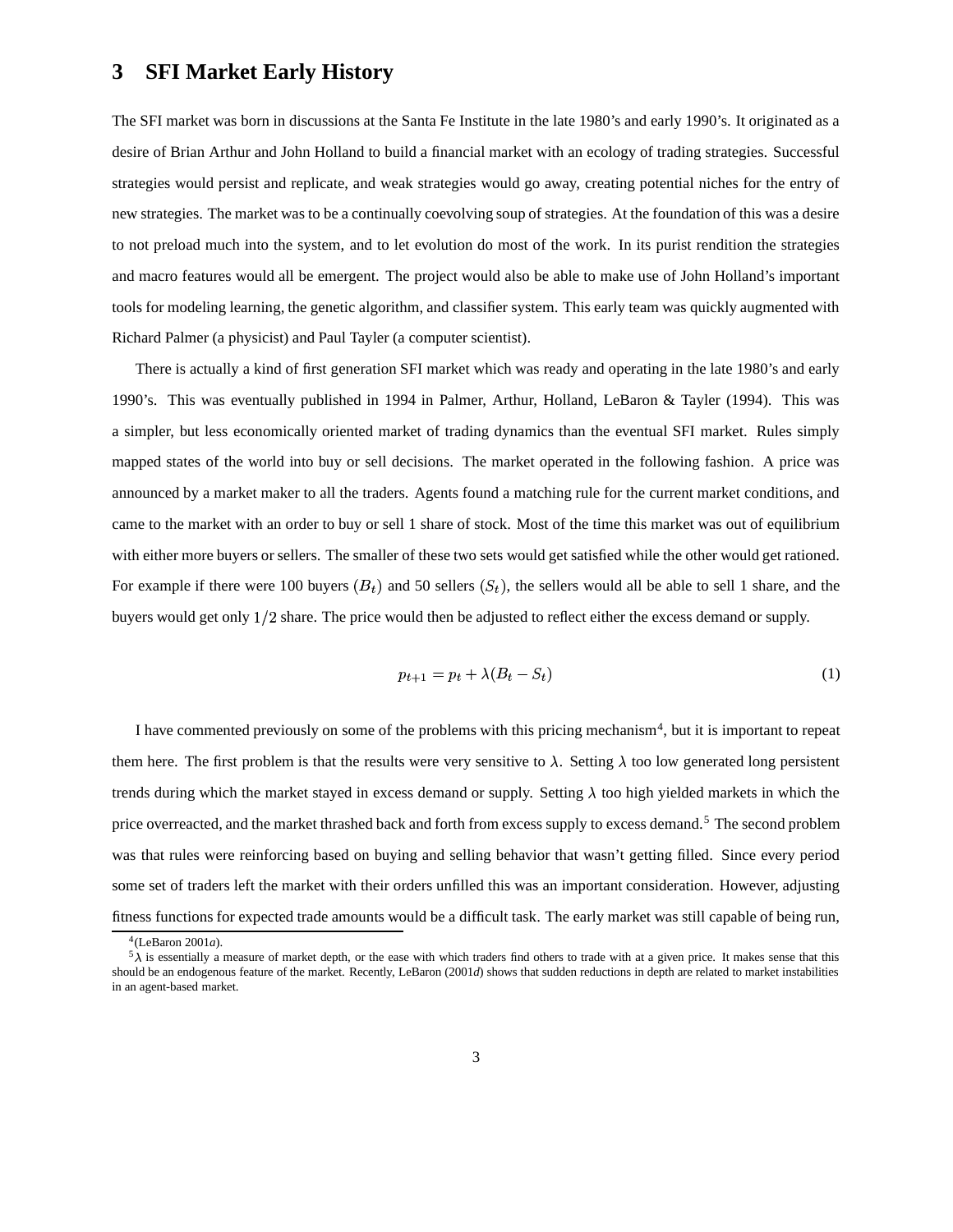and led to many interesting discussions. In some versions of the software one can still see some of the legacy of this early market in terms of available market making structures.

### **4 The SFI Market Structure**

In 1993 I was at SFI directing the economics program, and working on a small scale agent-based financial market of my own. My interest was directed at many of the empirical issues I was dealing with. Most of which were related to understanding the joint dynamics of prices and trading volume. In absence of some kind of theoretical framework these time series exercises were getting increasingly difficult. At this time I was added to the team, and along with Arthur and Palmer we began some extensive modifications to the SFI market. This section briefly summarizes these changes which eventually became the SFI market platform. Also, several limitations of the design questions are discussed as well.

#### **4.1 Assets**

The SFI market structure in terms of tradeable assets was designed to be as simple as possible. There are two assets. First, there is a risk free bond, paying a constant interest rate,  $r_f = 0.10$ , in infinite supply. The second asset is a risky stock, paying a stochastic dividend which is assumed to follow the following autoregressive process,

$$
d_t = \bar{d} + \rho(d_{t-1} - \bar{d}) + \mu_t,\tag{2}
$$

with  $d = 10$ , and  $\rho = 0.95$ , and  $\mu_t \sim N(0, \sigma_u^2)$ . This process is aimed at providing a large amount of persistence in the dividend process without getting close to a nonstationary dividend processes. The price of a share of stock,  $p_t$ , is determined endogenously in the market.

The system is simple and fits well with the other mechanisms of the model. Its simplicity does open several important questions. First, it is not calibrated to any sort of actual data. No where is  $t$  specified as to what the time period is. This is fine for early qualitative comparisons with stylized facts, but it is a problem for quantitative calibration to actual time series. Another problem is the fixed interest rate. It would seem sensible to have interest rates set endogenously. Also, the market is definitely a partial equilibrium one since there is no market clearing restriction in place for the debt market. Clearing a second market opens rather extensive design questions, but it does remain an important open issue. Another common critique is the fact that there is only one equity issue. Adding further shares would be useful, especially for studying trading volume, but again this opens up another range of parameters,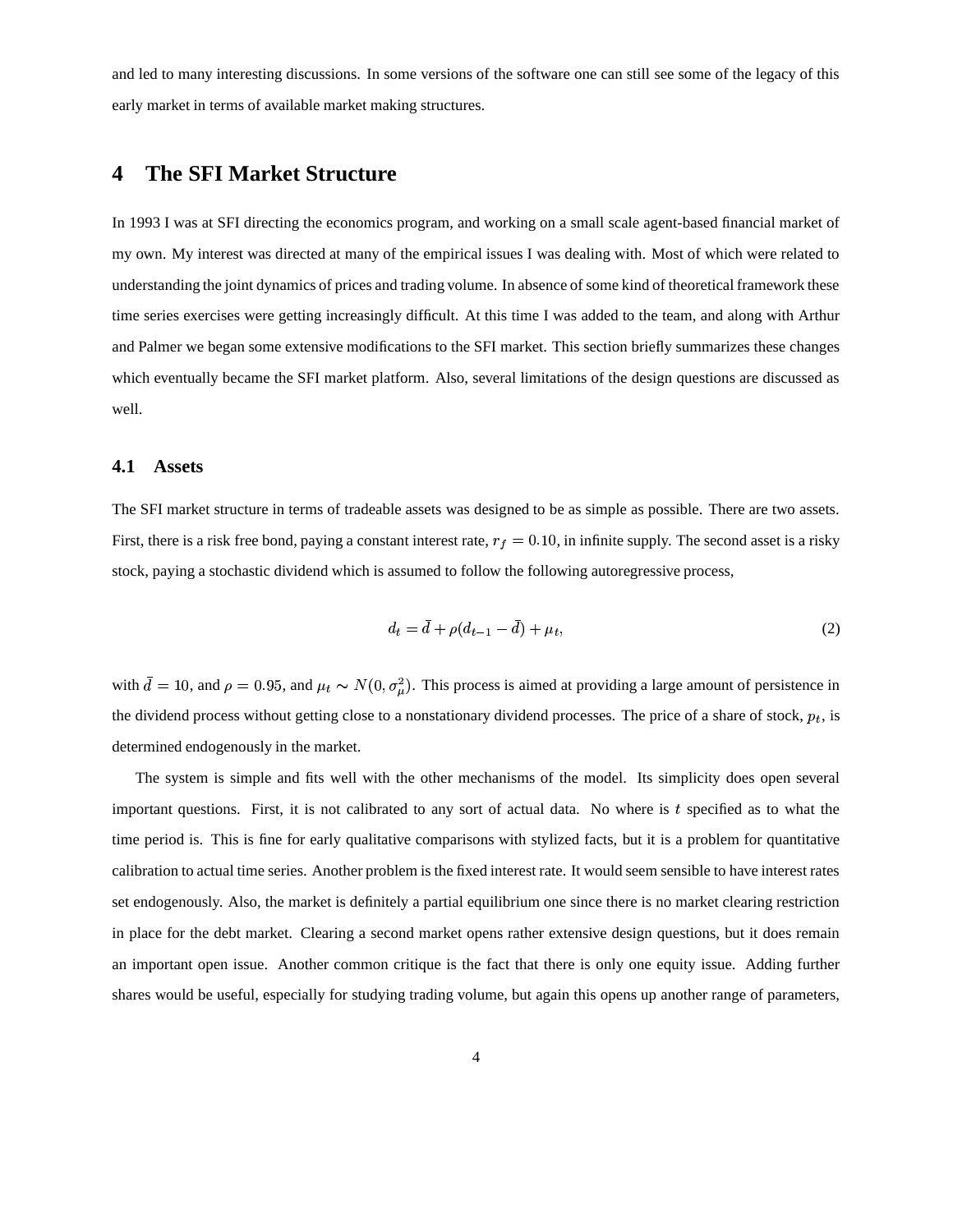and significantly increases model complexity. Until more is understood about the dynamics of these markets, a single risky asset world is a good benchmark.

A final tricky timing issue is how frequently dividends are paid. As the only fundamental, dividends play a key role in the information process of the market. In actual markets traders may have many periods in which to observe the price when no actual fundamental information is changing. This may greatly facilitate the chances for successful learning to occur, and it could also hinder them, in that unusual beliefs are not stopped immediately by new fundamental information. In the SFI market the fundamental changes every period which it least makes it a little different from reality. Solving this timing problem in a realistic way is a difficult, but interesting problem.

#### **4.2 Preferences and Trading**

In response to potential criticisms about the ad hoc price setting mechanism used in Palmer et al. (1994) the modern versions of the SFI market have used a simple constant relative risk aversion preference format for equity demands.<sup>6</sup> Individuals in the market form their demands for stock as

$$
x_t^i = \frac{\hat{E}_t^i (p_{t+1} + d_{t+1}) - (1 + r_f) p_t}{\gamma \hat{\sigma}_{p+d,i}^2},
$$
\n(3)

where the subscript *i* represents the fact that beliefs may differ across agents.  $r_f$  is the risk free rate, and  $\gamma$  is the coeficient of absolute risk aversion. Agents use a classifier system to make predictions on the first and second moments for stock returns. This is described in the next section. A rule tells each agent how to forecast future returns, and what the conditional variance of this forecast is. The forecast is assumed to be linear in the current price and dividend.

$$
\hat{E}_t^i(p_{t+1} + d_{t+1}) = a_i(p_t + d_t) + b_i \tag{4}
$$

The  $j$  subscript refers to the rule chosen by agent  $i$ . This restricted forecasting rule along with the demand for shares gives a demand function which is linear in  $p_t$ . Setting the total number of shares to a given fixed value then allows for the solution of equation 3 for a temporary equilibrium price. After the price is set, agents update their portfolios, and trading volume is recorded.

This method for handling market clearing is clean and simple, and doesn't involve troubling issues with price adjustment which are part of many other mechanisms. The temporary equilibrium aspect also makes it appealing to those who perceive financial markets operating well over short time horizons. There is also a well defined heterogeneous

<sup>&</sup>lt;sup>6</sup>This is very standard in finance. See for example Grossman & Stiglitz (1980).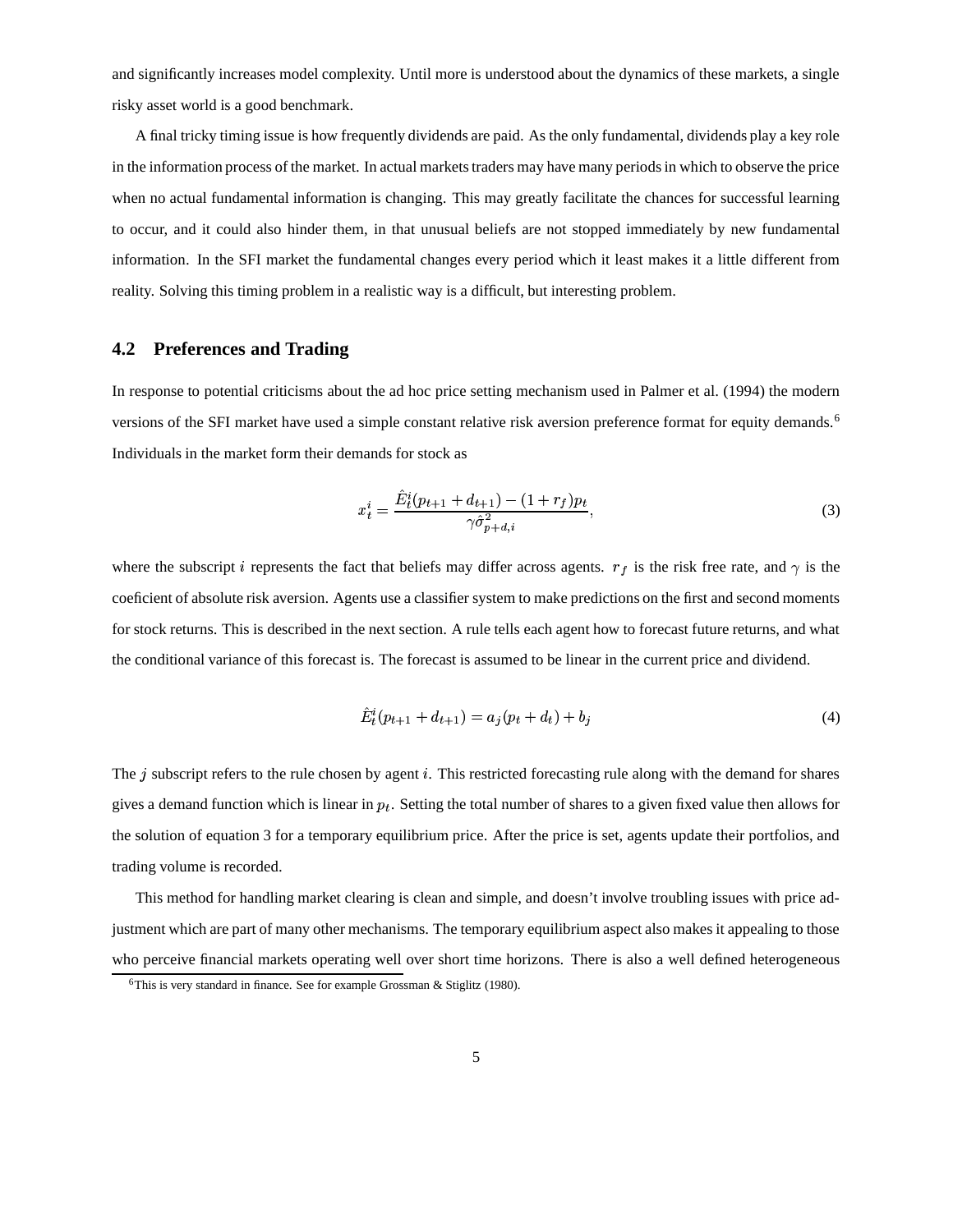rational expectations equilibrium for this model which is most clearly defined in LeBaron, Arthur & Palmer (1999) as parameters for an equilibrium pricing function mapping the dividend into a current price. This benchmark forms a key test for the market. When and how does it converge to this equilibrium? If it does for some parameters we can feel a little more comfortable with the market design and setup. Furthermore, if we can understand why it isn't converging in some instances, then much can be discerned about the out of equilibrium structure, and learning dynamics of the market.

There are several weaknesses of this approach. First, it is obvious that the price forecast itself is linear in  $p_t$ . It is not clear what impact this restriction has on the market dynamics. Another problem is the share demand function itself. Even though wealth is shifting among traders there is no place for wealth to enter into the share demand equation. In actual markets it is clear that wealthier traders will have a greater impact on prices. In this market they do not. A change to constant relative risk aversion would alleviate this problem.<sup>7</sup> Another important modification is to move to full intertemporal preferences with agents evaluating consumption each period. In general this would involve some potentially complicated issues in terms of the interactions between portfolio and consumption choices.<sup>8</sup>

A more fundamental critique would be that real financial markets are never truly in equilibrium. They are institutions which are designed to handle buying and selling in real time, and therefore may be far from the ideal world of Walrasian market clearing. This market mechanism has simply avoided the entire microstructure aspect of the market. It is assuming that supply and demand are somehow balancing in some unspecified market institution. This seems like a good first assumption to start with, and might be fine for thinking about longer horizon price patterns. However, realistic modeling of market institutions and trading is an important extension that needs to be considered.<sup>9</sup>

#### **4.3 Classifiers and Forecasting**

The linear agent forecast is only a local forecast used by agents. Agents are equipped with multiple linear models which can be used. Appropriate forecasting models are selected according to specific market conditions. The setup used is based on the classifier systems developed in Holland, Holyoak, Nisbett & Thagard (1986). Classifier rules were originally a mapping from states of the world, represented as bit-strings, into actions. This was the case with the early SFI market too, but the later version changed this to a mapping from the conditions into forecast parameters. This is sometimes been referred to as a condition/forecast classifier.<sup>10</sup>

 $7$ Levy et al. (1994) is an example of CRRA preferences in an agent-based market.

 $8$ LeBaron (2001*c*) and LeBaron (2001*b*) present examples of this is a simplified setting using log utility.

<sup>&</sup>lt;sup>9</sup>See Daniels, Farmer, Iori & Smith (2002) for a recent analysis of the dynamics of trading.

<sup>&</sup>lt;sup>10</sup>An example of another use in economics is Marimon, McGrattan & Sargent (1990). There has been some controversy about whether classifiers are able to solve dynamic optimization problems. This is stated most clearly in Lettau & Uhlig (1999), who show that they often fail to find dynamic solutions. Since this market consists only of myopic traders, the debate over dynamic optimization is not relevant here.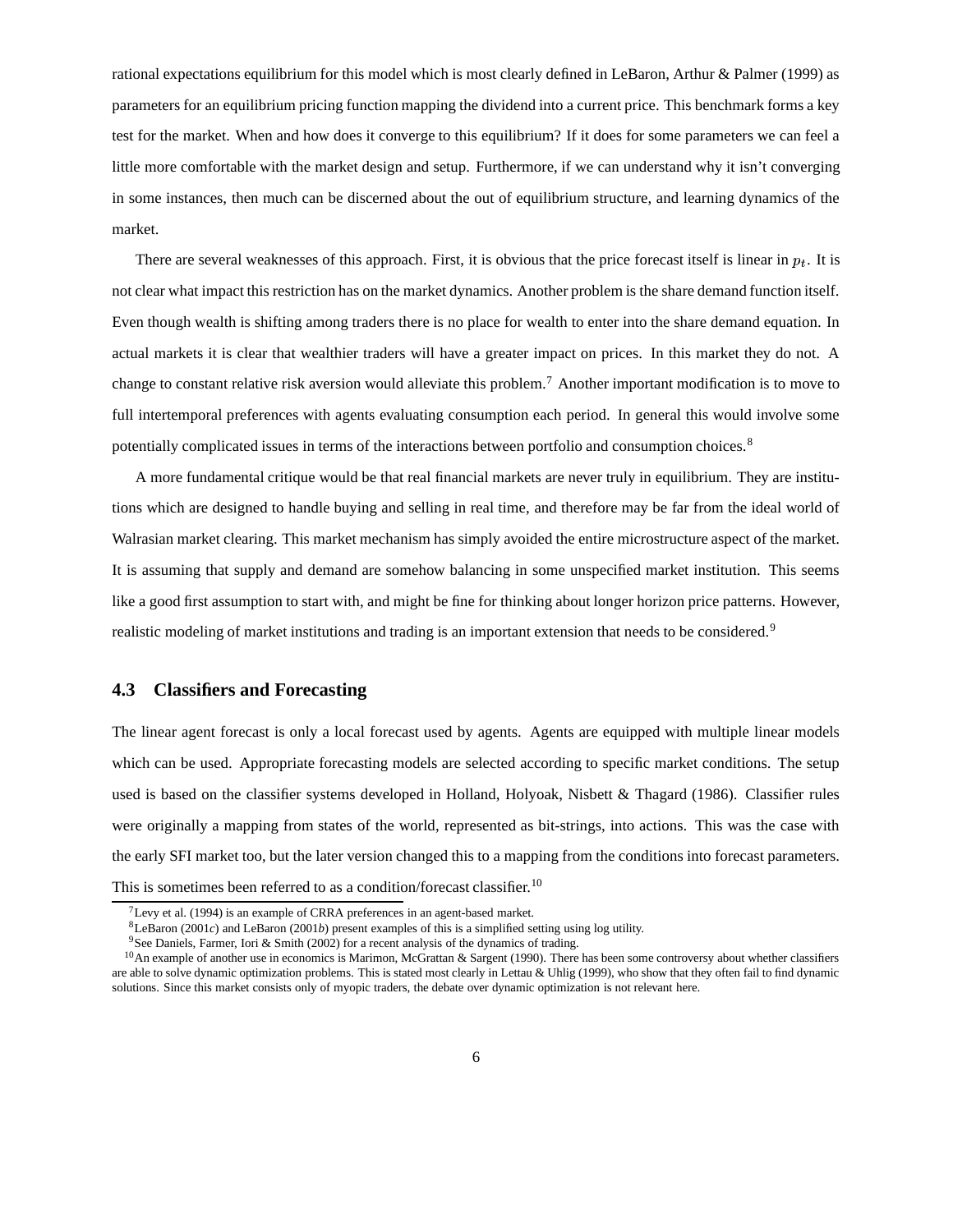A classifier rule is given by a bit-string and a parameter vector. An example would be

$$
(\#,0,1,\#,a_j,b_j,\sigma_j^2). \tag{5}
$$

The first part of the rule matches current conditions in the market. A 1 would match a true condition, and a 0 a false condition. The  $\#$  sign is the don't care symbol, and it matches either a true or false condition. This allows rules to be of varying specificity. Some might condition on many events and some might condition on very few. Table 1 gives some examples of the actual states that a rule matches.

| Rule                | Matches         |
|---------------------|-----------------|
| $(1, \#, 1, \#, 0)$ | (1,0,1,0,0)     |
|                     | (1, 1, 1, 0, 0) |
|                     | (1, 0, 1, 1, 0) |
|                     | (1,1,1,1,0)     |

Table 1: Matching Examples

In the construction of classifier systems the market designer is given a large amount of design power by setting the actual conditions which will be used. The SFI market is no exception. The conditions used in the SFI market runs are given in table 2. MA refers to a moving average of past prices. Agents can build rules conditioned on this information, but it would be difficult to move beyond this set. Agents certainly have the power to ignore any piece of information, and it is often the case that basic questions are about why certain pieces of information get used in actual market runs.

| Bit | Condition                       |  |
|-----|---------------------------------|--|
|     | Price*interest/dividend $> 1/4$ |  |
| 2   | Price*interest/dividend > $1/2$ |  |
| 3   | Price*interest/dividend > $3/4$ |  |
| 4   | Price*interest/dividend > $7/8$ |  |
| 5   | Price*interest/dividend $> 1$   |  |
| 6   | Price*interest/dividend $> 9/8$ |  |
| 7   | Price $> 5$ -period MA          |  |
| 8   | Price $> 10$ -period MA         |  |
| 9   | Price $> 100$ -period MA        |  |
| 10  | Price $> 500$ -period MA        |  |
| 11  | On: 1                           |  |
| 12  | Off: $0$                        |  |

Table 2: Condition Bits

Several important things should become apparent when one looks at table 2. First, it contains two useless bits in the form of an always on bit, and an always off. These are intended to be zero information bits which can then be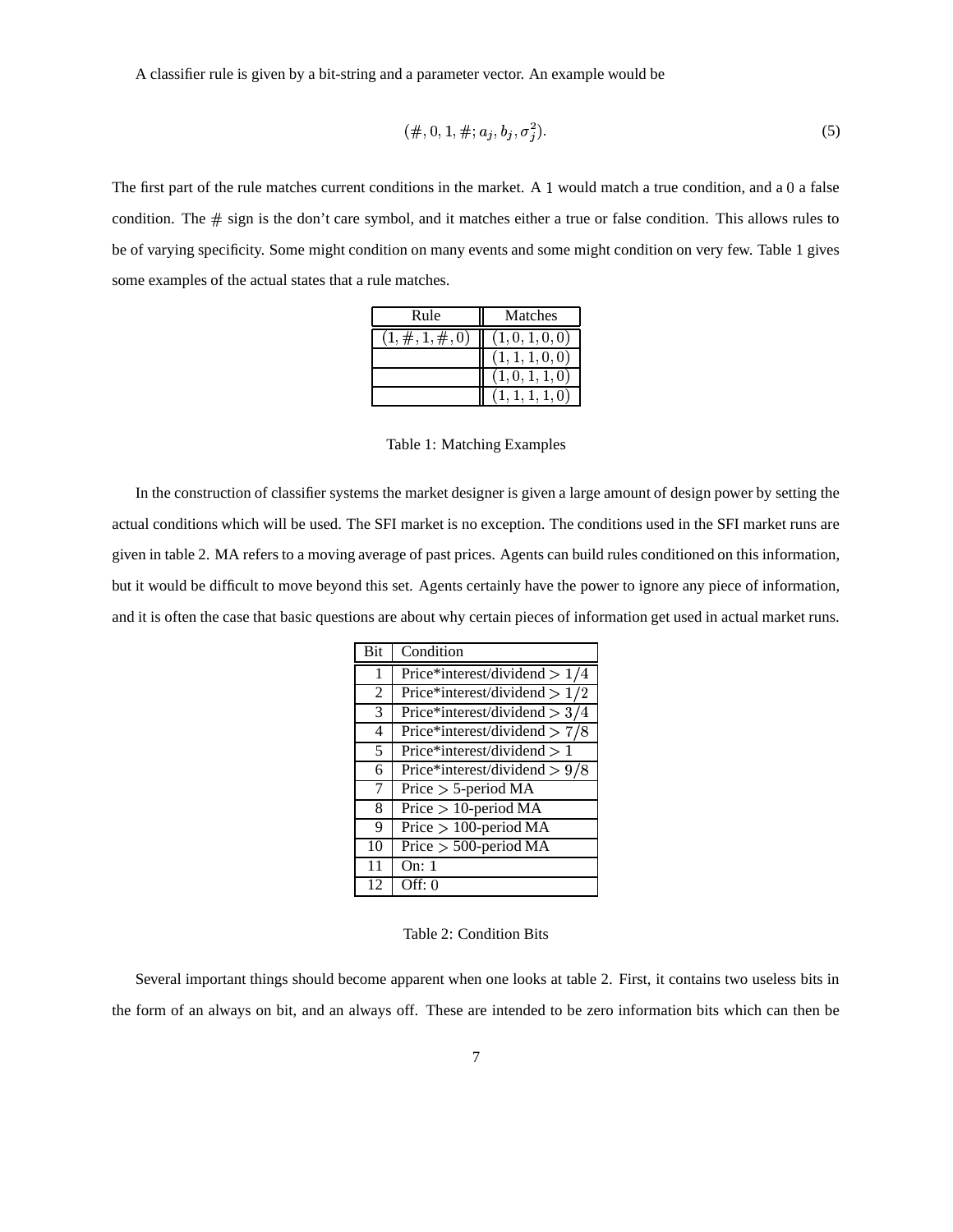compared with the others to assess if the number of rules using the real information are larger than those using the useless information. Another issue which appears is that rules can easily be created that would never be used. For example, requiring that bit 1 be false, and bit 2 to be true would require the price dividend ratio to be less than  $1/4$  and greater than 1/2. This will end up leaving many rules which will never get used. The classifier system monitors rules, and when they haven't been used for a long time they are modified by changing a 0 or 1 bit-string value into a  $\#$ . This is known as "generalization" in the classifier literature. This helps to accommodate the problem of unused rules, but it is not a very elegant solution.

Agent rule sets are an evolving set of 100 of these rules. They are required to hold a default rule which is given as all  $#$ . There is no rule sharing at all between agents. In this sense there is no form of social learning in this market. Other early agent markets such as Arifovic (1996) involve extensive social learning. This complete lack of communication is an extreme, and is a feature of the SFI market.<sup>11</sup>

Rules are evaluated based on forecast accuracy which is updated using,

$$
\sigma_{t,i,j}^2 = (1 - \frac{1}{\tau})\sigma_{t-1,i,j}^2 + \frac{1}{\tau}((p_t + d_t) - (a_{i,j}(p_{t-1} + d_{t-1}) + b_{i,j}))^2,
$$
\n(6)

for only the matched rules each period. The value of  $\tau$  is fixed and set to 75, but it is an interesting open parameter. This exponential weighted forecast error is reminiscent of many learning algorithms, and it tries to capture possible nonstationarities in the series while maintaining an accurate estimate of forecast performance. This value remained fixed through all the SFI market experiments in the early papers. Experiments with different values, and changing this value across agents would be very interesting. Agents proceed to match rules each period. They may match more then one rule, in which case they use the rule which has had greater forecast accuracy over the recent past.

As a market designer I can say both good and bad things about the use of classifiers in the SFI market. In a general learning context they are very appealing for their simplicity, and their ability to tackle high dimensional state spaces. This was their original intention, and I think they continue to provide a useful metaphor for learning. They also give the researcher a fairly easy way to see what types of information agents are actually using. However, implementing them involves some complicated issues that require several non-obvious assumptions. Also, they are not particularly well designed for the real valued learning problems which are common in financial and economic applications. In the SFI market this required hard wiring key breakpoints for the information variables as in table  $2<sup>12</sup>$  It would be good to see research on classifier systems continue both in economic and noneconomic contexts, but future market designers should realize that they come with some extensive costs.

<sup>11</sup>Vriend (2000) provides a nice comparison of individual and social learning in agent-based settings.

 $12$ In a recent variant on this theme, Tay & Linn (2001) replace the hard breakpoints with fuzzy-logic constructions.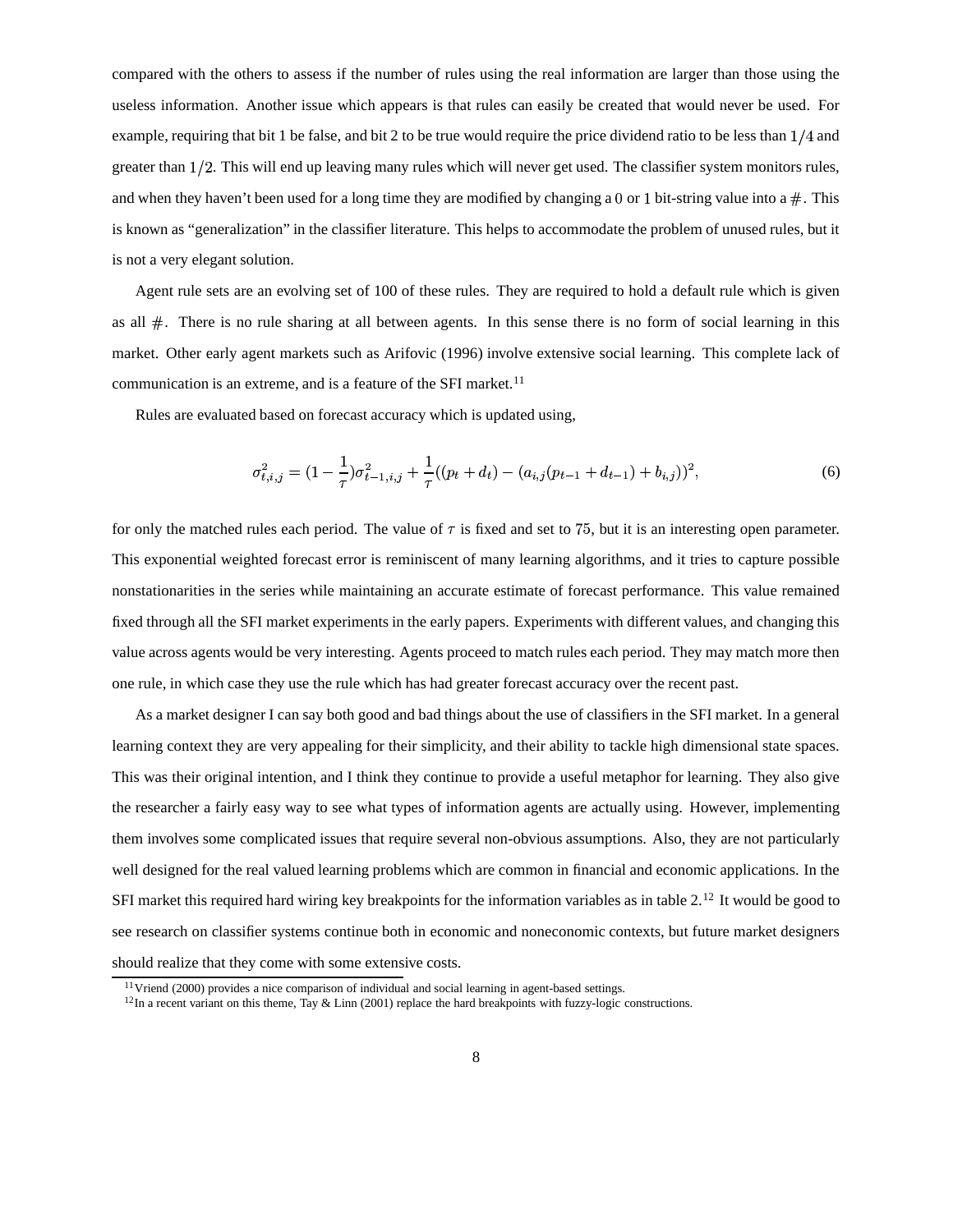There is one last issue involved with implementing behavioral rules. In the SFI market rules generate forecasts, and forecasts are used to map into eventual behavior. In some agent-based markets the forecasting process is completely eliminated.<sup>13</sup> Which procedure is best? This has never been completely studied. Avoiding the forecasting step provides a simpler more direct method for studying agent learning. It also avoids some potentially difficult issues related to statistical decision theory. Forecasting agents still have some appeal in that this is often what people are trying to do, and the experimenter can often get a better outside objective feel for rule performance when a forecasting objective is involved.

#### **4.4 The Genetic Algorithm**

The SFI market could be run as an experiment in the dynamics of a set of rule based trading agents. However, it was always designed to study the emergence of trading patterns as agents learned over time. Therefore, some learning mechanism is needed to modify the trading rules. Like many other models of learning the SFI market uses a genetic algorithm  $(GA)$ <sup>14</sup>. The GA is implemented with a certain probability by agents in an asynchronous fashion. The probability of GA activation by each agent is an important parameter which determines the "speed of learning" of the agents.

When agents update their rules with the GA they estimate the strength of each rule based on forecast accuracy and a small penalty for specificity which measures the number of non  $\#$  elements in each rule. This yields an evolutionary pressure towards parsimony. Also, in the benchmark equilibrium none of the information variables are useful and this fitness pushes the market to rules which use none of the bit-string information. The GA initially removes the 20 worst rules out of the set of 100. New rules are generated by choosing parents, and implementing crossover and mutation operators on them. The details of these operations are covered in LeBaron et al. (1999). Several design issues are important and will be highlighted here. First, the GA is modified to handle the real valued elements of the classifier rules. This differentiates the SFI market from several other early markets which often used binary strings for the GA, and then mapped them into real values for the final problem. It has always seemed more intuitive to modify the GA operators to handle real valued parameters in a sensible fashion. Another interesting feature of the SFI GA is that it uses a very simple selection method, tournament selection. This is a very unselective version of selection. For example, when a parent is needed, two candidates are chosen from the surviving 80 rules, and the more fit of these is used as parent 1. This process is repeated for parent 2. This is much less selective than other forms of selection

<sup>13</sup>See Arifovic (1996) or Lettau (1997) as early examples. LeBaron (2001*c*) also follows this approach.

<sup>&</sup>lt;sup>14</sup>The genetic algorithm was originally developed by Holland (1992). Goldberg (1989) provides a useful introduction, and Mitchell (1996) provides a good overview of the literature. Further references to work on general evolutionary optimization procedures can be found in Bäck (1996) and Fogel (1995).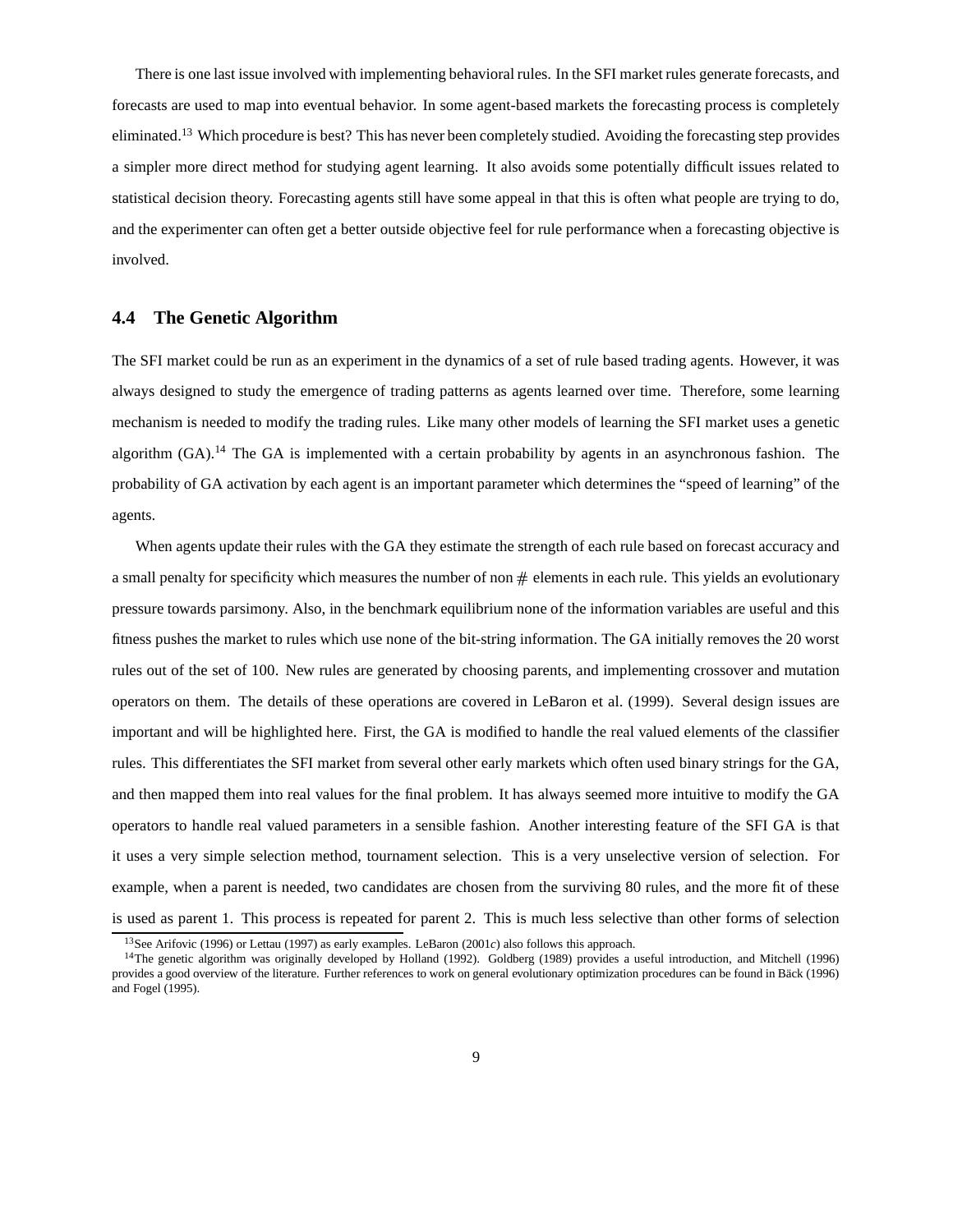which might weight probabilities of rule choices based on fitness (fitness proportional selection). Tournament selection serves two useful purposes. It keeps the population of rules from converging too fast. Also, it means that fitness values are only ordinal in that any monotonic transformation of these would give similar selection properties. This is not true for many other selection methods. Given that the fitness values may not be a perfect measure of the usefulness of each rule, the ordinal aspect of tournament selection is very appealing in the SFI market.

One final difficult feature of the GA is how to evaluate new rules. In some market settings the rules can be immediately evaluated and then compared with the existing rule sets. One can restrict the addition of new rules to only those that are improvements over existing rules. This is the election operator developed in Arifovic (1996). Unfortunately, in the SFI market, the forecast performance of a new rule is difficult to assess. The market conditions may be changing, and taking each rule back through some fixed window would be difficult. In the SFI market rules inherit the average forecast accuracy of their two parents. It is not clear that this would be a sensible estimate for the accuracy of a new rule. Setting the fitness values for new rules is an another interesting design issue.

#### **4.5 Software Systems**

I have concentrated so far on abstract model design issues, but have not addressed basic computational problems such as modeling languages and platforms. These issues are often ignored in many papers on agent-based systems since we'd like to hope that they are second order problems which are not important to the basic results. Since this volume is concerned with mapping several agent based systems into a common software platform I felt some commentary would be useful.

The SFI market was originally programmed in the c programming language on UNIX based workstations. It was later modified to objective-c and developed extensively on NeXT computers.<sup>15</sup> The objective extensions in objective-c were very useful for the software design process, and do help to compartmentalize data and algorithms in the agentbased world. The software used on the NeXT also had a very sophisticated user interface and real time graphics showing the evolution of the market as it was running. These features are also part of the Swarm toolbox as well. Eventually, the market was ported into Swarm, and the most reliable and up to date version is a Swarm version.<sup>16</sup> The choice of computing platform is an important one. One would like to have ease of use for designers who are probably in continual state of design changes. There also is a need for extensive portability. Anyone building these types of models has to have in mind a useful distribution that others can eventually use and build on. Finally, one needs access to common tools such as statistical, matrix, and graphic routines. It is not the purpose of this paper to be a proponent

<sup>&</sup>lt;sup>15</sup>Three out of the five (Arthur, LeBaron, Palmer) coauthors were NeXT users.

<sup>&</sup>lt;sup>16</sup>The market is maintained by Paul Johnson at http://ArtStkMkt.sourceforge.net. He has made many changes to make the code more readable and reliable. Johnson (2002) is a very nice description of many of the software coding issues he encountered.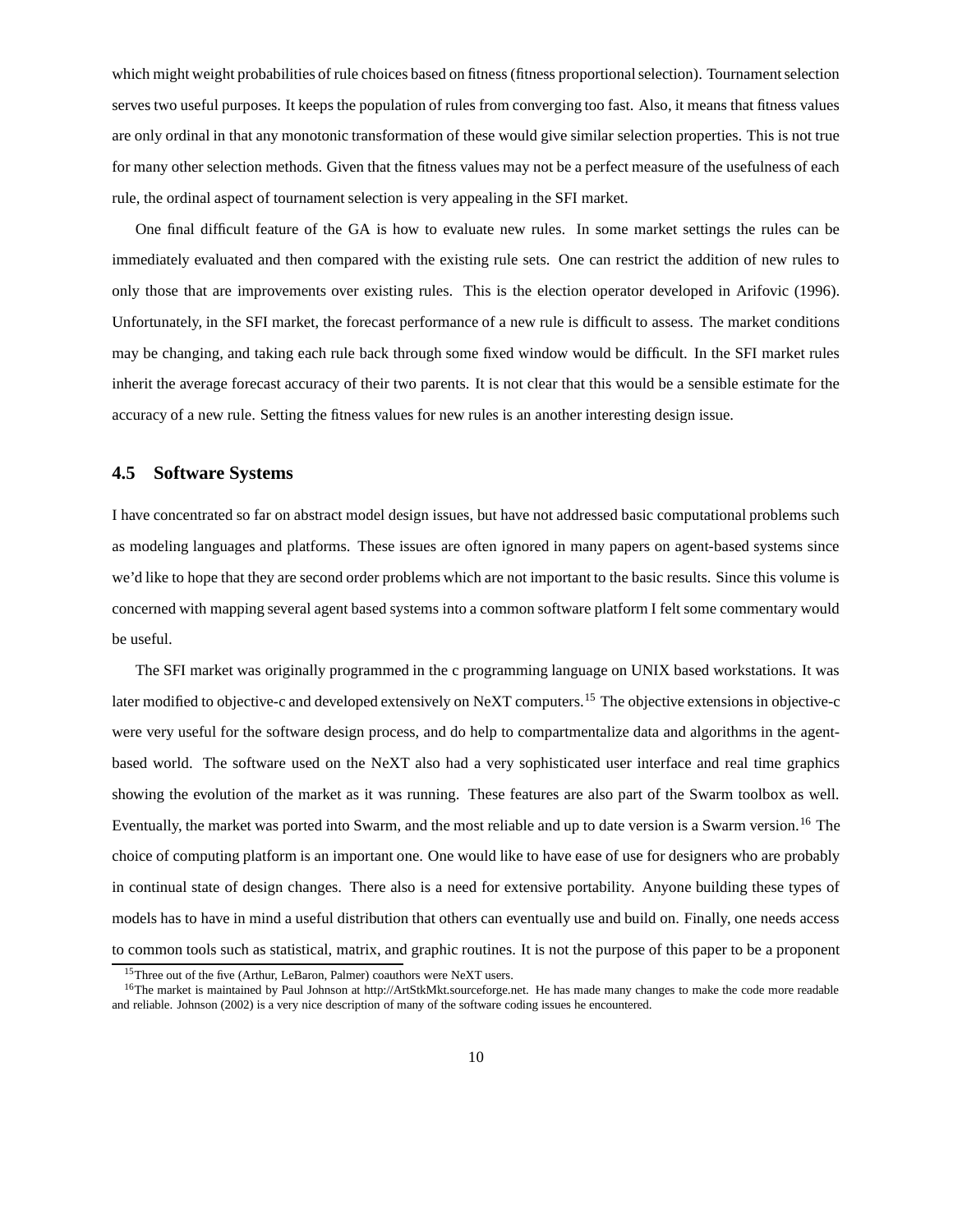for any one package, but it is safe to say that there is no single software platform available that accomplishes all these goals. Hopefully, there will be further convergence so that agent based modelers will be more likely to share models and software tools.

### **5 Results**

Most of the key early empirical results from the SFI market are presented in Arthur, Holland, LeBaron, Palmer & Tayler (1997) and LeBaron et al. (1999). Similar to many other agent-based markets it generates several features similar to actual financial data. Return series show excess kurtosis, very little linear autocorrelation, and persistent volatility. Trading volume is also strongly persistent and correlated with price volatility. Most of the series generated also display small amounts of predictability in ways that are similar to actual returns series. Certain technical trading rules yield a small amount of predictability, as do price/dividend ratios. One important feature of the empirical results presented in LeBaron et al. (1999) is that they use a cross section of 25 different market runs. If the market process were known to be ergodic, then running from different initial conditions would be unnecessary. However, there is no way to prove ergodicity for these computational models, so reporting the summaries over different starting values is important.

The second key result is that these features are very sensitive to the learning speeds of agents, or the frequency with which they run the genetic algorithm. When they update their rules frequently the market is more likely to generate the patterns common to actual financial time series. When they update their rules more slowly the market is very close to what would be predicted in the homogeneous rational expectations equilibrium. This shows both that the learning agents are capable of finding the equilibrium, but it is not clear in actual settings how people might coordinate to slow down their learning.

The SFI market results are only a first step in a calibration exercise. First, the model and the dividend process, are not aligned with actual macro finance series as in studies such as Mehra & Prescott (1985). This makes success or failure in the aggregate time series dimension difficult to assess. Second, and maybe more importantly, the quantitative values in the SFI market don't really line up that well to actual data. One example is return variances themselves. LeBaron et al.  $(1999)$  report in their table 4 that the standard deviation of returns changes from 2.135 to 2.147 when going from the slow learning to the fast learning cases. Although this is an increase, the SFI market is not a mechanism for greatly magnifying fundamental volatility. Also, the excess kurtosis levels in the fast learning case are only about 0.32 which is much lower than actual daily or weekly returns series. In many ways it is doing the right thing qualitatively, but under shooting quantitatively.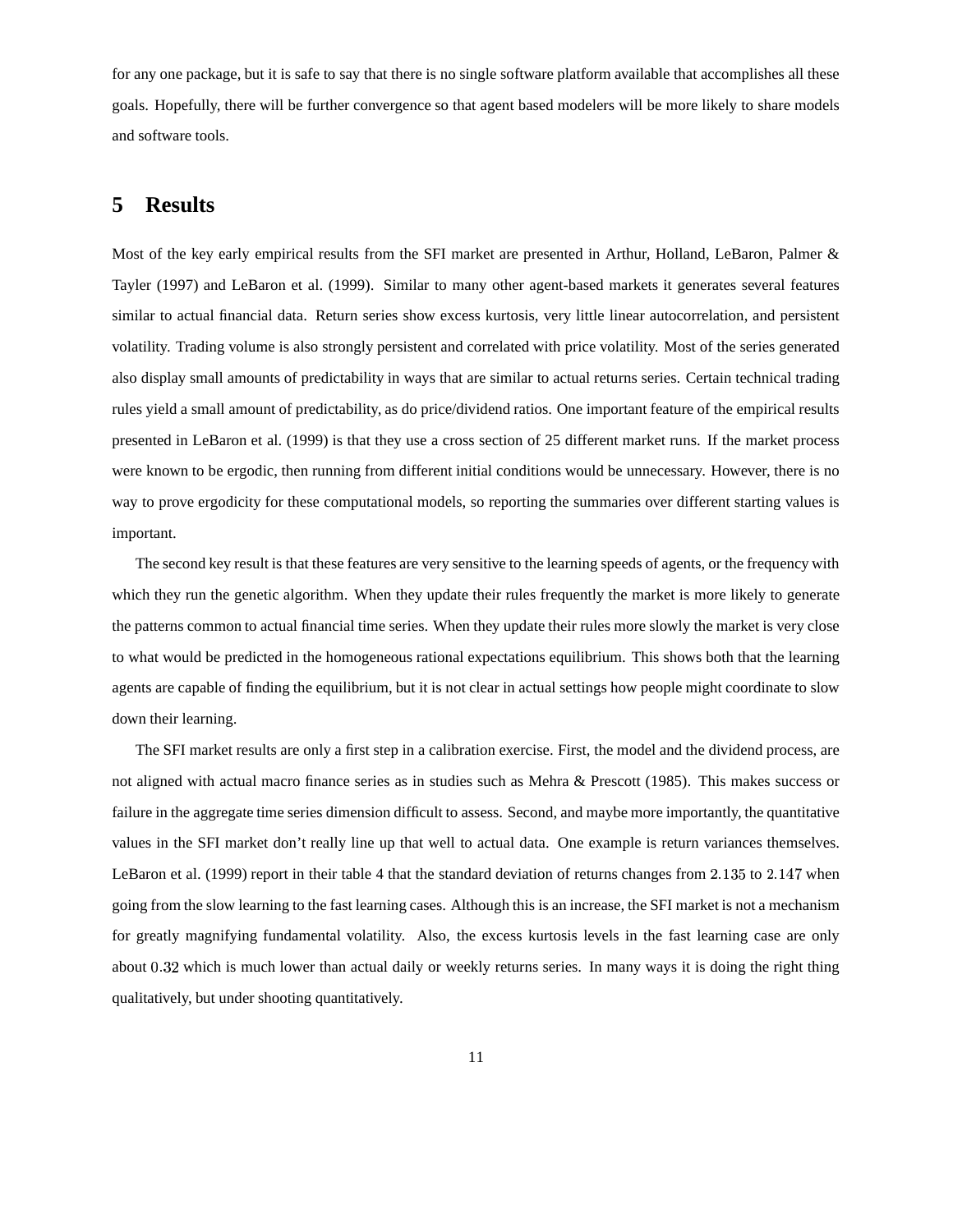The paper also reports some results on the behavior of the agents. These often get ignored in summaries of the SFI market. Observed behavior in the fast learning case is significantly different from that in the slow learning case. Agents reveal much more heterogeneity in their forecast parameters which should be expected. They also are more likely to be using rules which are conditioned on trend following technical trading rules. This is the important aspect of strategy reinforcement that the market was developed to analyze. Through no coordination other than through movements in the price itself agents appear to be using similar trading strategies. The contribution of this behavior to the dynamics of prices in the SFI market remains an interesting open question.

### **6 A New Agent-based Market**

My experiences with the SFI market were extremely valuable, and I think it has provided many useful lessons. However, I shut down my research on this platform in 1997, and began the design of a new market. As I've mentioned earlier there were several design issues that really needed a radical change from what was going on in the SFI market. These included:

- 1. Moving to intertemporal constant relative risk aversion preferences where wealth distributions determine the amount of price impact different traders and strategies have.
- 2. Calibrating fundamental movements to actual financial time series.
- 3. Coordinating social learning between agents.
- 4. Replacing the classifier systems with a more streamlined mechanism for mapping past information into trading strategies using a neural network inspired nonlinear functions.

In several recent papers, (LeBaron 2001*c*, LeBaron 2001*b*, LeBaron 2002*b*) I have used a new framework which I think of as a second generation artificial market. It is a platform designed to make serious attempts at empirical calibration, and it uses an economic structure which is more directly comparable to the literature in macroeconomics and finance. Beyond this it tries to simplify much of the structure in the SFI market by reducing parameters and zeroing in on some of the key dimensions of the problem.

While the SFI market emphasized learning speeds, this new market emphasizes memory length as a key heterogeneity dimension, and determining factor for convergence to homogeneous equilibrium pricing. Short memory traders using small amounts of past time series appear to contribute to a significant magnification of fundamental volatility and are also difficult to evolutionarily remove from the market. Speed of learning changes do have similar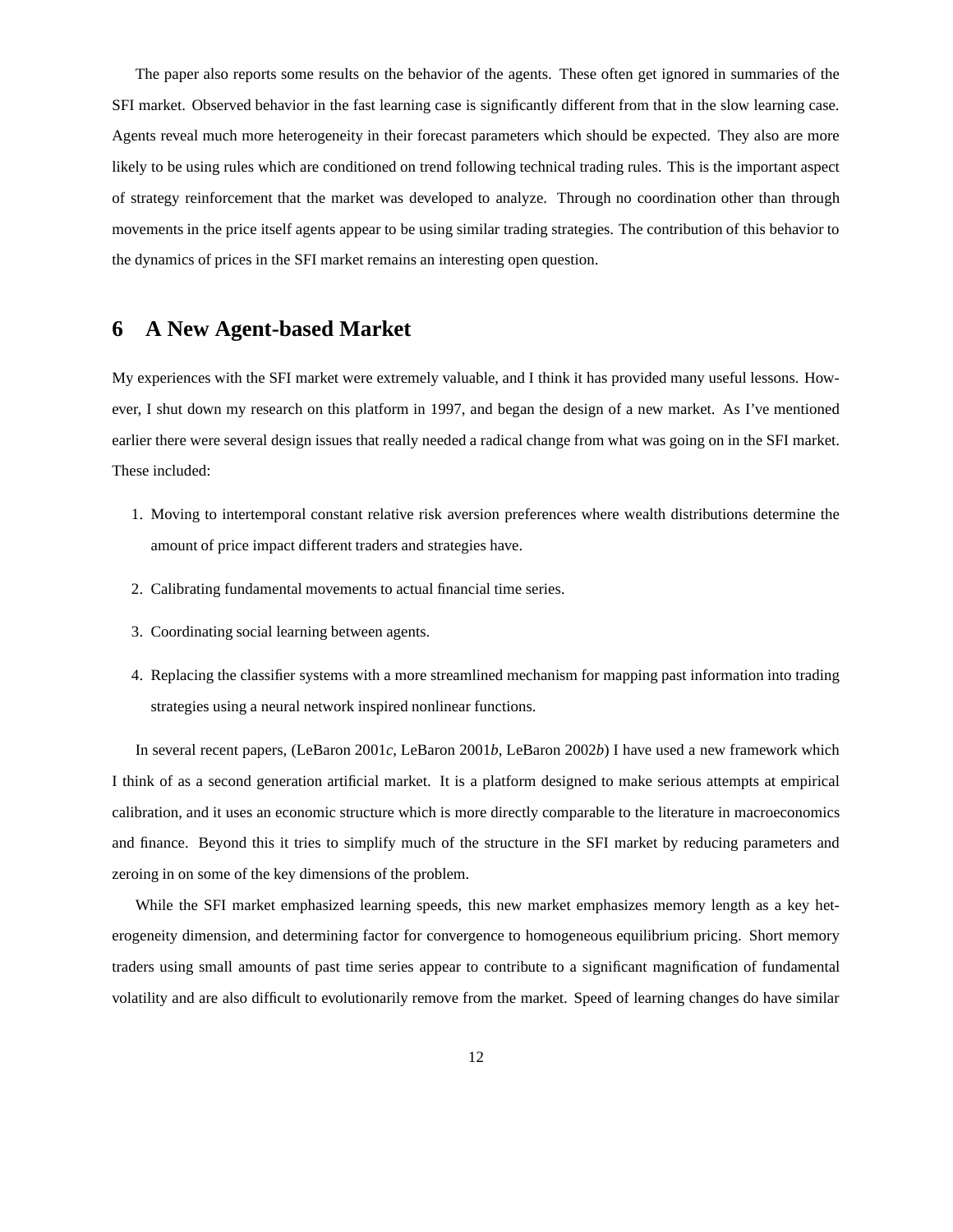features to the SFI market and they can be checked directly as in LeBaron (2002*b*). However, the short memory traders alone seem to be an interesting feature which replicates a kind of behavior which may be common in many economic and financial situations.<sup>17</sup> Calibration results in (LeBaron 2001*b*, LeBaron 2002*a*) are not perfect, but they are more interesting than those from the SFI market. It seems clear that future versions of this market will be able to faithfully replicate most of the desired features, and to do this with reasonable quantitative accuracy.

Some basic lessons and design philosophies are maintained from the SFI platform. Trading strategies are not hard wired, but are allowed to emerge as agents learn and adapt over time. Many key parameters are not set, but are set in an evolutionary dynamic. Finally, trading is again a simple market clearing mechanism which, in this case, needs to be done numerically. A modified genetic algorithm is used for agent learning which borrows much from what was learned in designing a real valued GA for the SFI market. This market represents a natural second generation evolutionary step for the SFI market type of structure. It is important to realize that while there is a great need to explore given market structures, there also needs to be progress and evolution on how to build simple, sensible agent-based models for financial markets. This evolution will clearly continue.

# **7 The Future of Agent-based Finance**

What are the basic lessons from early markets like the SFI market and others, and where are they leading us? I think the key lesson is to remind us of the the fragility of the the equilibrium models that we consider in finance and macroeconomics. The hope that the interactions of rational traders might lead to a relatively simple aggregate outcome is only possible under highly restrictive assumptions, and the computational world shows us that an even wider array of simple learning models share this feature. Dynamics of both states, and expectational perceptions need to play a far bigger role in modeling than it has in the past. Furthermore, we need to think about heterogeneity in more sophisticated endogenous forms. The ability to analyse a world of endogenous heterogeneity is one of the cornerstones of the agent-based modeling approach. The simple world of a "rational" and "noise" trader must be replaced with a rich array of beliefs whose rationality and fitness is very dependent on the world they live in, and simultaneously the worlds they create.<sup>18</sup> The SFI market provided an initial window into this world.

At a practical level current research will probably continue in several directions. First, efforts to quantify and calibrate markets to actual data will be a key goal. This area has moved from a more qualitative style as in the SFI market to more direct quantitative experiments. As in (Mehra & Prescott 1985) markets will be constructed to roughly

<sup>&</sup>lt;sup>17</sup>See Rabin (forthcoming 2002) for further examples and theoretical justifications for overweighting the recent past.

<sup>&</sup>lt;sup>18</sup>Many agent-based markets remind us that cross sectional heterogeneity is an important part of the evolutionary process, and its dynamics should not be ignored.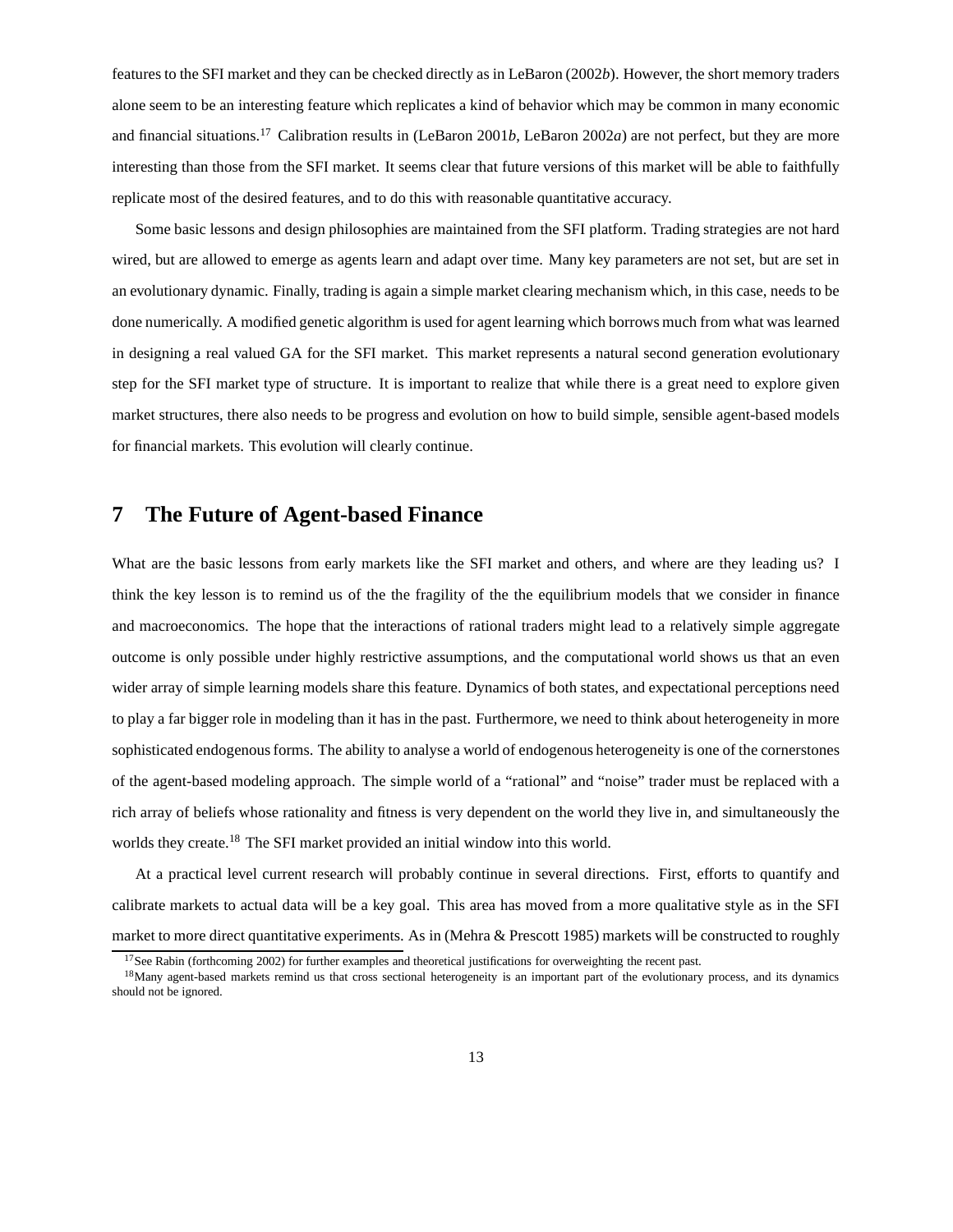align with actual data in a way that makes reasonable sense as a representation of the economy as a whole. Early successes in terms of volatility, leptokurtosis, and trading volume give a strong indication that this will be a fruitful search. Second, it seems clear that the theoretical work paralleling the computational side will continue. Here, generic features from multi-agent systems may emerge answering the criticism that much of what is going on is specifically crafted into any single model. Finally, the artificial markets will continue to provide useful thought experiments on how real markets function. This amounts to "turning the dials" in an intelligent fashion on computer simulation platforms. The basic questions about convergence to a rational expectations equilibrium and the learning speed in the SFI market is an early example of this.<sup>19</sup> These experiments help is to understand what it is that is special about financial markets that may lead to less than optimal dynamics. The computer serves as a tool to point out which behavioral issues may be critical, and may also give hints as to where to look in the data to see traces of these elements.

The SFI market and several of its contemporary platforms also brought an entire new set of computer tools into the economics realm. The usefulness and applicability of these tools still remains a open question. Even the style in which they are implemented remains subject to some debate in the agent-based modeling community. This summary has touched on a few of the components of the SFI market, concentrating on the classifier system, and the genetic algorithm. In both cases it is important to realize that the standard computer science tools need to be modified to better suit the problem at hand. The classifier remains controversial as a modeling tool in economics. While it seems an intuitive way to approach simple rule-based behavior it contains many practical complications that make it difficult to implement. It will be good to see research on the classifier continue in the future. The genetic algorithm is a kind of foundation for many agent-based approaches, and the SFI market was one of the early applications. It generally continues as a kind of robust method for modeling learning without too much additional cognitive baggage.<sup>20</sup> In general most results have been robust to changes in basic algorithm specifications, but this result has not be broadly documented within or across model platforms. In summary the computer science tools side of the SFI market opened up many questions which still remain unanswered.

I'm often asked to turn the table, and try to explain the major potential weaknesses of this line of research. I think it does have some potential problems on the horizon. The first relates to the sensitivity of results in the SFI market to learning speeds. This can be taken as an interesting result, but it could also be a weakness too. If a single parameter for which we know little about in reality can change the outcome so dramatically then we may always be in a state of uncertainty concerning potential model predictions. It seems possible that many aggregate dynamics may rest on how fast agents are responding to each other. Tune this too fast, and the evolutionary process concentrates on

<sup>19</sup>See (LeBaron 2002*b*) for other examples of convergence testing and issues.

<sup>20</sup>For support on this point from a cognitive science perspective see Clark (1997).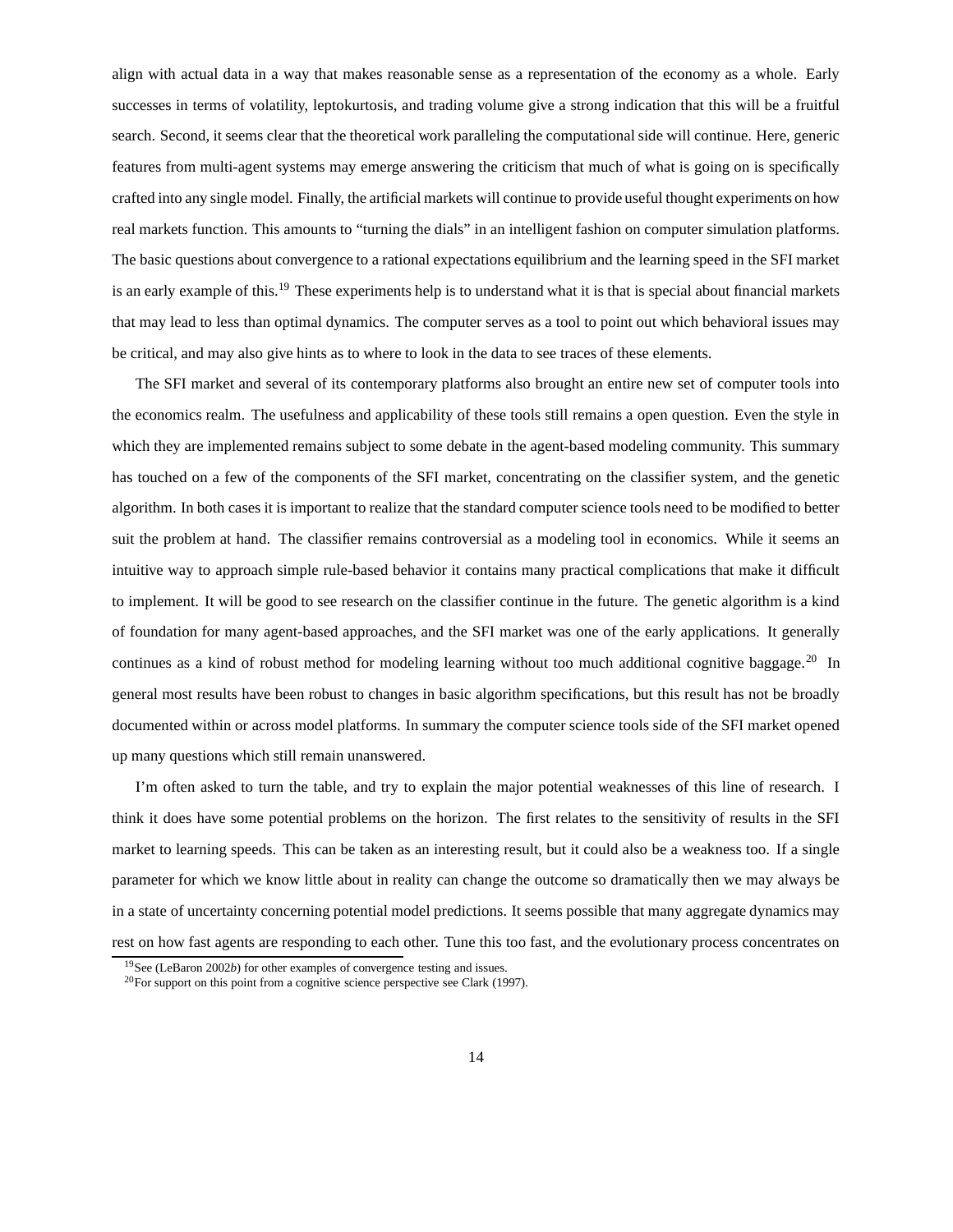a continuing process of adapting to what the other person did last period which leads to a dynamic with only weak tendencies to converge to an equilibrium. If the parameter is tuned to a slower learning rate, then the agents can adapt to the underlying economics of the situation, and they can actually learn how to behave in a rational expectations equilibrium. This sensitivity may be a kind of Achilles heal to the entire evolutionary finance agenda. Researchers should probably keep this in mind, but should still continue with what they are doing. A second problem might be that some forms of evolution in actual markets are happening at time scales that are large relative to the length of data we have.<sup>21</sup> The conjecture is that people have been steadily learning about risk over the last century of financial data. As this learning has proceeded they have emphasized equity investments more heavily and have driven down the equity premium. This debate is interesting in its own right, but is particularly troubling to those trying to calibrate agent-based markets since it would be difficult to estimate or calibrate to a type of evolution and learning happening across the entire available data set.

Despite its faults the Santa Fe artificial market still has extensive appeal to researchers from many different disciplines. I think this is due to its dual personas with both radical agent dynamics, and conservative economic structure. Its radical side comes from the fact that it leaves the agent behavior open ended. They try to figure out what they can from the time series that go by with very little help preloaded into them. Their continuing struggle to find market inefficiencies and capitalize on them is very appealing to those of us believing that certain parts of efficient market arguments can't be ignored, and obvious patterns will not last long in the data.<sup>22</sup> The conservative side of the market comes from its very standard setup which yields simple benchmarks, and results which can be readily interpreted. As this paper documents there are many more experiments that can be done within the basic framework. I hope that further distribution of this software will help researchers to take on some of these difficult problems.

<sup>&</sup>lt;sup>21</sup>An example of this is the current debate about the level of the equity premium, (Arnott & Bernstein 2002) and (Fama & French 2002). Also, certain types of trading rules have been shown to generate different results over recent periods, (Sullivan, Timmerman & White 1999) and (LeBaron 2000*b*).

 $^{22}$ The recent market of Chen & Yeh (2001) takes open ended learning to a higher level by modeling agent behavior with genetic programmming, which evolves forecasting equations themselves.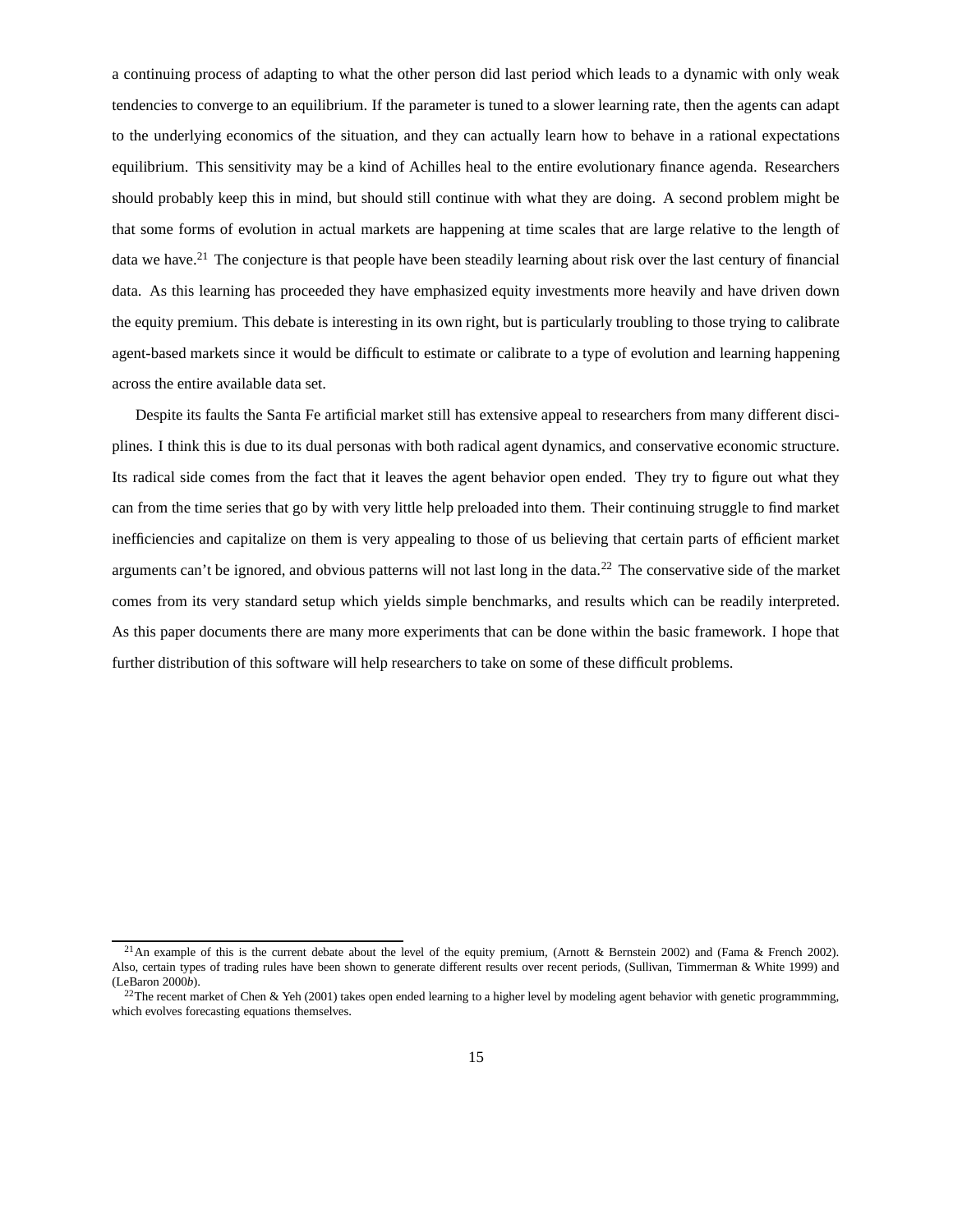### **References**

- Arifovic, J. (1996), 'The behavior of the exchange rate in the genetic algorithm and experimental economies', *Journal of Political Economy* **104**, 510–541.
- Arnott, R. D. & Bernstein, P. L. (2002), 'What risk premium is "normal"?', *Financial Analysts Journal* **58**(2), 64–85.
- Arthur, W. B., Holland, J., LeBaron, B., Palmer, R. & Tayler, P. (1997), Asset pricing under endogenous expectations in an artificial stock market, *in* W. B. Arthur, S. Durlauf & D. Lane, eds, 'The Economy as an Evolving Complex System II', Addison-Wesley, Reading, MA, pp. 15–44.
- Bäck, T. (1996), *Evolutionary Algorithms in Theory and Practice*, Oxford University Press, Oxford, UK.
- Beltratti, A. & Margarita, S. (1992), Evolution of trading strategies among heterogeneous artificial economic agents, *in* J. A. Meyer, H. L. Roitblat & S. W. Wilson, eds, 'From Animals to Animats 2', MIT Press, Cambridge, MA.
- Board, R. (1994), 'Polynomial bounded rationality', *Journal of Economic Theory* **63**, 246–270.
- Chen, S. H. & Yeh, C. H. (2001), 'Evolving traders and the business school with genetic programming: A new architecture of the agent-based artificial stock market', *Journal of Economic Dynamics and Control* **25**, 363– 394.
- Chiarella, C. (1992), 'The dynamics of speculative behaviour', *Annals of Operations Research* **37**, 101–123.
- Clark, A. (1997), Economic reason: The interplay of individual learning and external structure, *in* 'The frontiers of the new institutional economics', Academic Press, San Diego, CA, pp. 269–290.
- Cohen, K. J., Maier, S. F., Schwartz, R. A. & Whitcomb, D. K. (1983), 'A simulation model ofstock exchange trading', *Simulation* **41**, 181–191.
- Daniels, M. G., Farmer, J. D., Iori, G. & Smith, E. (2002), How storing supply and demand affects price diffusion, Technical report, Santa Fe Institute, Santa Fe, NM.
- De Grauwe, P., Dewachter, H. & Embrechts, M. (1993), *Exchange Rate Theory: Chaotic Models of Foreign Exchange Markets*, Blackwell, Oxford.
- Fama, E. F. & French, K. R. (2002), 'The equity premium', *The Journal of Finance* **57**(2), 637–631.
- Fogel, D. B. (1995), *Evolutionary Computation: Toward a New Philosophy of Machine Intelligence*, IEEE Press, Piscataway, NJ.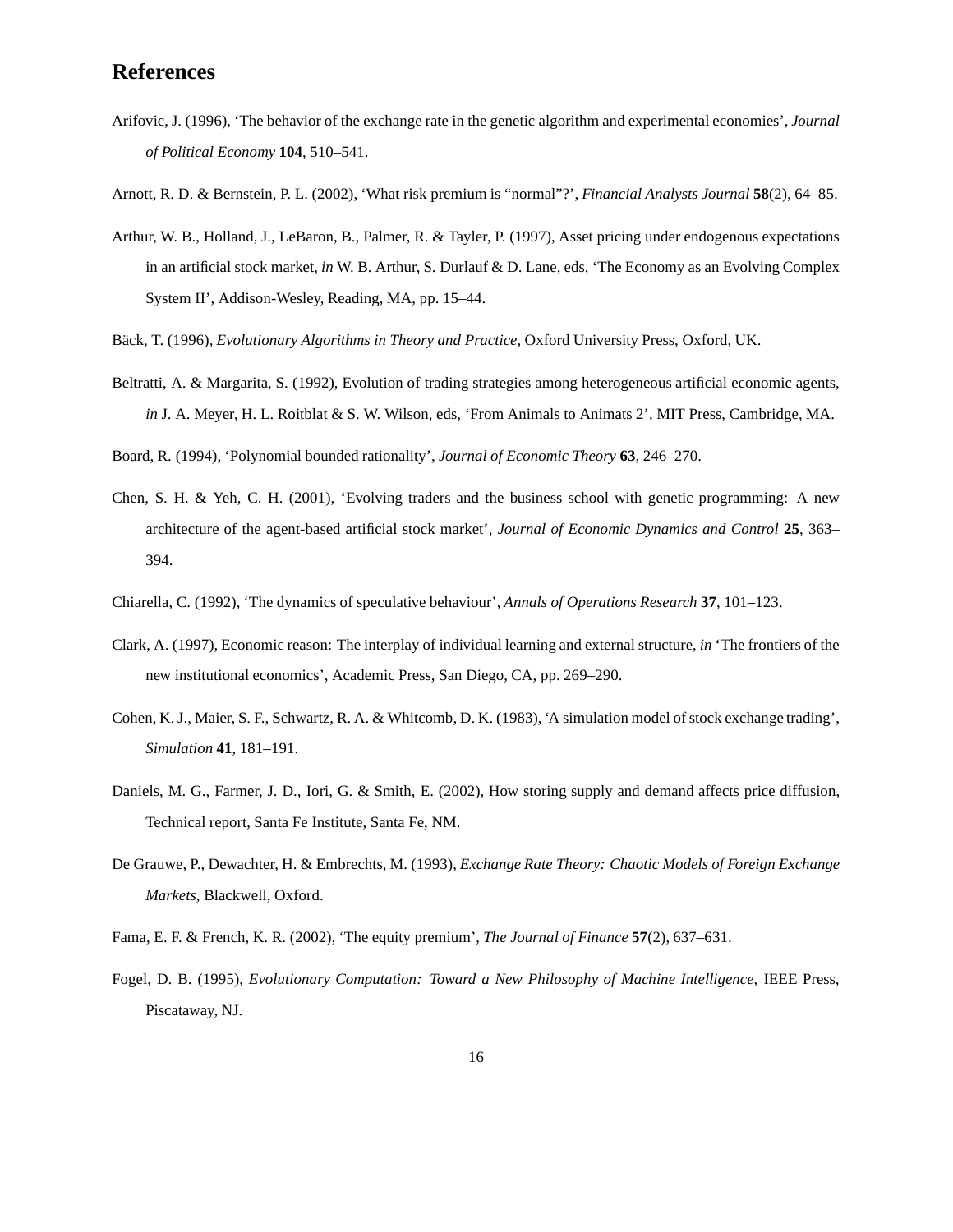- Frankel, J. A. & Froot, K. A. (1988), Explaining the demand for dollars: International rates of return and the expectations of chartists and fundamentalists, *in* R. Chambers & P. Paarlberg, eds, 'Agriculture, Macroeconomics, and the Exchange Rate', Westview Press, Boulder, CO.
- Goldberg, D. E. (1989), *Genetic Algorithms in search, optimization and machine learning*, Addison Wesley, Reading, MA.
- Grossman, S. & Stiglitz, J. (1980), 'On the impossibility of informationally efficient markets', *American Economic Review* **70**, 393–408.
- Heaton, J. & Korajczyk, R. (2002), 'Introduction to *review of financial studies* Conference on market frictions and behavioral finance', *Review of Financial Studies* **15**(2), 353–362.
- Holland, J. H. (1992), *Adaptation in Natural and Artificial Systems*, MIT Press, Cambridge, MA.
- Holland, J. H., Holyoak, K. J., Nisbett, R. E. & Thagard, P. R. (1986), *Induction*, MIT Press, Cambridge, MA.
- Johnson, P. (2002), 'What I learned from the artificial stock market', *Social Science Computer Review* **20**(2), 174–196.
- Kim, G. & Markowitz, H. (1989), 'Investment rules, margin, and market volatility', *Journal of Portfolio Management* **16**(1), 45–52.
- Kirman, A. P. (1991), Epidemics of opinion and speculative bubbles in financial markets, *in* M. Taylor, ed., 'Money and Financial Markets', Macmillan, London.
- LeBaron, B. (2000*a*), 'Agent based computational finance: Suggested readings and early research', *Journal of Economic Dynamics and Control* **24**(5-7), 679–702.
- LeBaron, B. (2000*b*), 'The stability of moving average technical trading rules on the Dow Jones index', *Derivatives Use, Trading, and Regulation* **5**(4), 324–338.
- LeBaron, B. (2001*a*), 'A builder's guide to agent-based financial markets', *Quantitative Finance* **1**(2), 254–261.
- LeBaron, B. (2001*b*), 'Empirical regularities from interacting long and short memory investors in an agent based stock market', *IEEE Transactions on Evolutionary Computation* **5**, 442–455.
- LeBaron, B. (2001*c*), 'Evolution and time horizons in an agent based stock market', *Macroeconomic Dynamics* **5**(2), 225–254.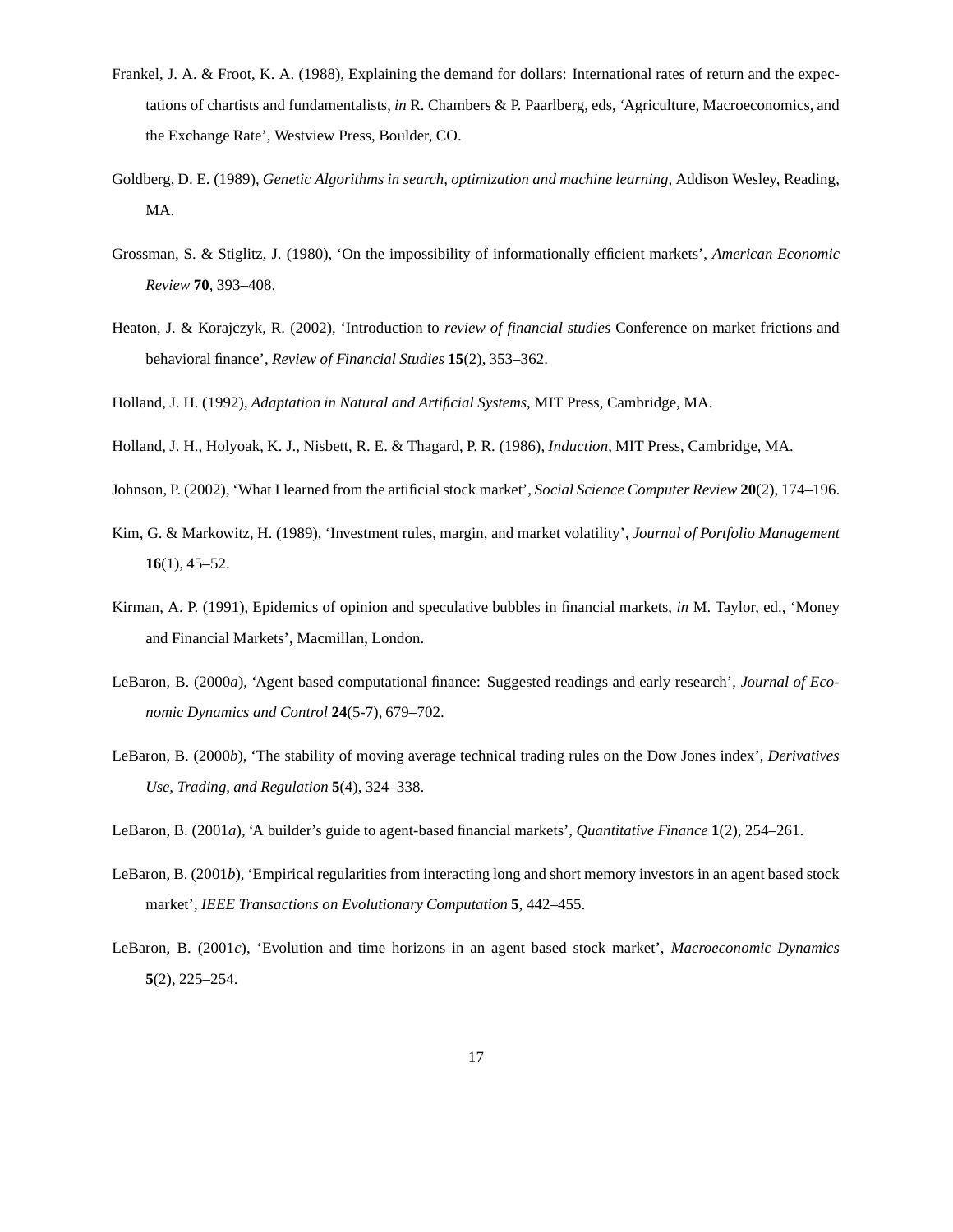- LeBaron, B. (2001*d*), Financial market efficiency in a coevolutionary environment, *in* 'Proceedings of the workshop on simulation of social agents: Architectures and institutions', Argonne National Laboratories, pp. 33–51.
- LeBaron, B. (2002*a*), Calibrating an agent-based financial market to macroeconomic time series, Technical report, Brandeis University, Waltham, MA.
- LeBaron, B. (2002*b*), 'Short-memory traders and their impact on group learning in financial markets', *Proceedings of the National Academy of Science: Colloquium* **99**(Supplement 3), 7201–7206.
- LeBaron, B., Arthur, W. B. & Palmer, R. (1999), 'Time series properties of an artificial stock market', *Journal of Economic Dynamics and Control* **23**, 1487–1516.
- Lettau, M. (1997), 'Explaining the facts with adaptive agents: The case of mutual fund flows', *Journal of Economic Dynamics and Control* **21**, 1117–1148.
- Lettau, M. & Uhlig, H. (1999), 'Rules of thumb versus dynamic programming', *American Economic Review* **89**, 148– 174.
- Levy, M., Levy, H. & Solomon, S. (1994), 'A microscopic model of the stock market: cycles, booms, and crashes', *Economics Letters* **45**, 103–111.
- Levy, M., Levy, H. & Solomon, S. (2000), *Microscopic Simulation of Financial Markets*, Academic Press, New York, NY.
- Lux, T. (1997), 'Time variation of second moments from a noise trader/infection model', *Journal of Economic Dynamics and Control* **22**, 1–38.
- Marimon, R., McGrattan, E. & Sargent, T. J. (1990), 'Money as a medium of exchange in an economy with artificially intelligent agents', *Journal of Economic Dynamics and Control* **14**, 329–373.
- Mehra, R. & Prescott, E. (1985), 'The equity premium: A puzzle', *Journal of Monetary Economics* **15**, 145–161.

Mitchell, M. (1996), *An Introduction to Genetic Algorithms*, MIT Press, Cambridge, MA.

.

Palmer, R., Arthur, W. B., Holland, J. H., LeBaron, B. & Tayler, P. (1994), 'Artificial economic life: A simple model of a stock market', *Physica D* **75**, 264–274.

Rabin, M. (forthcoming 2002), 'Inference by believers in the law of small numbers', *Quarterly Journal of Economics*